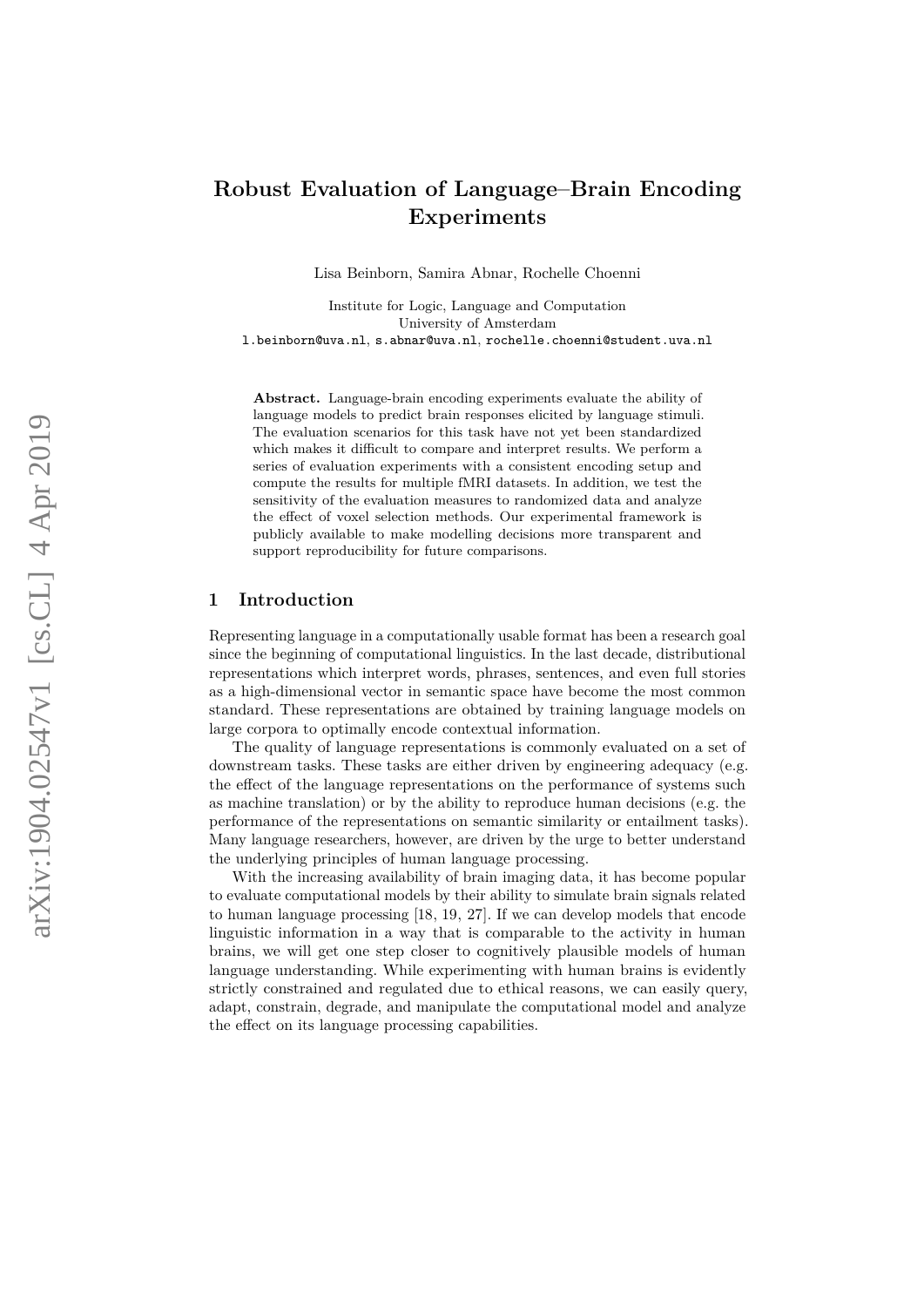Although working with brain imaging data is highly promising from a cognitive perspective, it comes with many practical limitations. Brain datasets are usually too small for powerful machine learning models, the imaging technology produces noisy output that needs to be adjusted by statistical correction methods, and most importantly, only very few datasets are publicly available. Experiments in previous work are usually performed on a single dataset, so that it is unclear whether the observed effects are generalizable. In addition, the applied evaluation procedures have not yet been standardized. Understanding the subtle differences in the experimental setup to interpret the results can be particularly difficult because it has not yet become a common practice to publish the experimental code along with the results.

To the best of our knowledge, this paper provides the first analysis of language– brain encoding experiments which applies a consistent evaluation scenario across multiple fMRI datasets. We examine whether different evaluation measures provide different interpretations of the predictive power of the encoding model. Our experimental framework is publicly available to make modelling decisions more transparent and facilitate reproducibility for future comparisons. Due to its modular architecture, the pipeline can easily be extended to experiment with other datasets and language models.<sup>[1](#page-1-0)</sup>

Table 1: 4 fMRI datasets for language–brain encoding. In WORDS and STORIES, stimuli have been isolated by averaging over the brain responses. The Alice and Harry datasets contain continuous stimuli.

<span id="page-1-1"></span>

| Name           | Stimuli | Presentation mode                                                  |          |               | Subj. Scans Voxel size | Reference                                                    |
|----------------|---------|--------------------------------------------------------------------|----------|---------------|------------------------|--------------------------------------------------------------|
|                |         | WORDS $60$ words Word + image<br>STORIES 40 stories Read sentences | 9<br>30- | 360<br>40     |                        | $3x3x6$ Mitchell et al. [24]<br>$3x3x3$ Dehghani et al. [13] |
| ALICE<br>HARRY |         | 1 chapter Listen to audio book<br>1 chapter Read word by word      | 27       | 362<br>8 1351 |                        | $3x3x3$ Brennan et al. [10]<br>$3x3x3$ Wehbe et al. [32]     |

# **2 Human-centered Evaluation of Computational Models**

As computational language models are trained on human-generated text, their performance is inherently optimized to simulate human behavior. Although novel architectural solutions attract notable interest in the research community, the ultimate benchmark for a model is the ability to approximate human language processing abilities. Models are supposed to reach a gold standard of human annotation decisions [\[29\]](#page-16-4) and the difficulty of a task is often estimated by the inter-annotator agreement [\[5\]](#page-15-2) or by error rates of human participants [\[8\]](#page-15-3). While these product-oriented evaluations focus on a final outcome, procedural measures

<span id="page-1-0"></span> $1$  The code is available at <https://github.com/beinborn/brain-lang>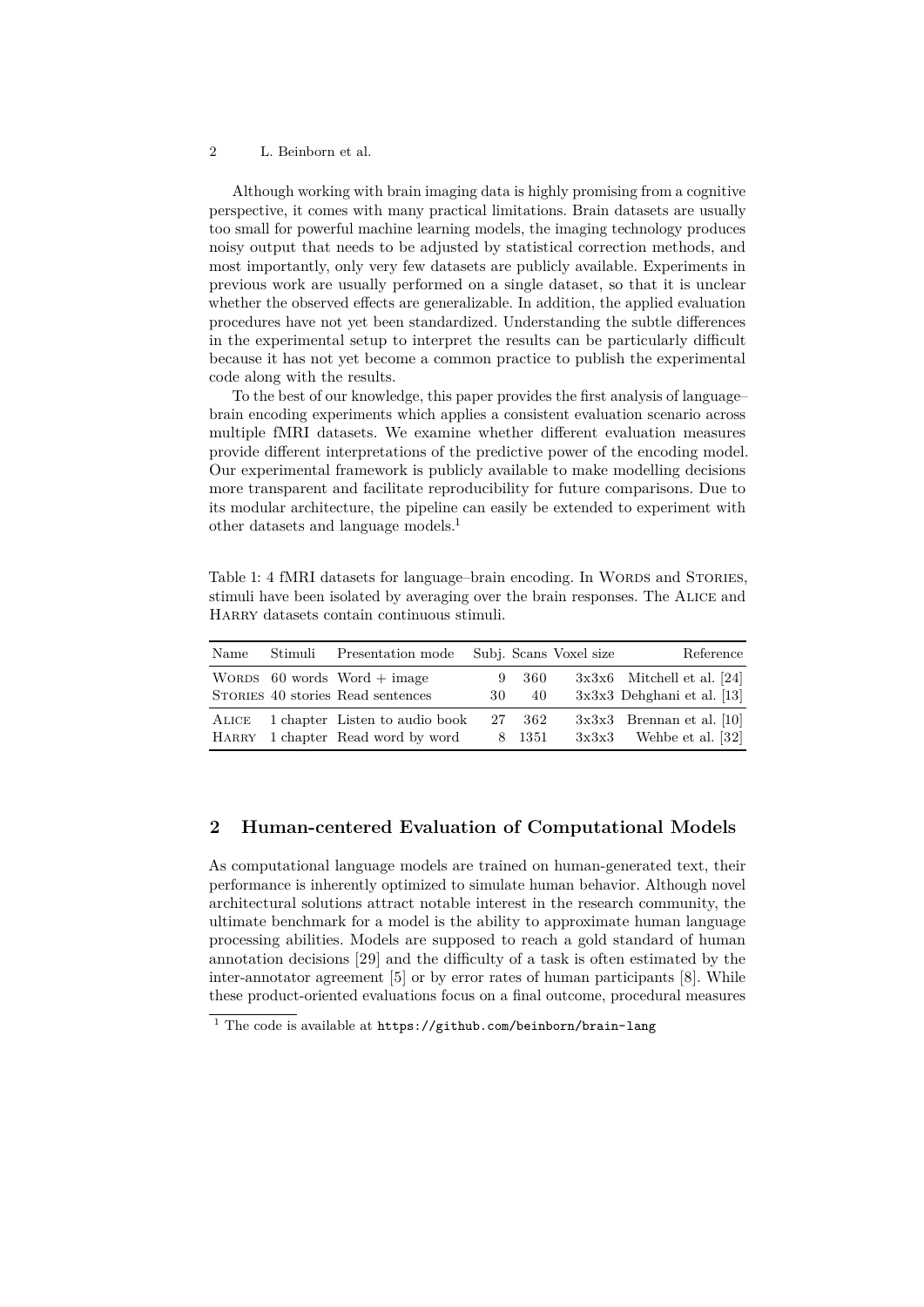of response times [\[25\]](#page-16-5) or eye movements [\[7\]](#page-15-4) are analyzed to provide deeper insights on sequential phenomena like attention or processing complexity. As neural network models are inspired by neuronal activities in the human brain, it is particularly interesting to analyze similarities and differences between distributed computational representations and low-level brain responses.

Electroencephalography (EEG) measures can be used to study specific semantic or syntactic phenomena [\[15,](#page-15-5) [18,](#page-16-0) [31\]](#page-16-6) and compare the processing complexity of computational models to brain responses, for example, with respect to the N400 and P600 effects [\[14\]](#page-15-6). Signals with higher spatial resolution like magnetoencephalography (MEG) and functional magnetic resonance imaging (fMRI) are often used for experiments which are known as brain decoding and brain encoding. In the decoding setup, a computational model learns to identify differences in the signal and to discriminate between the responses for abstract and concrete words [\[4\]](#page-15-7), for different syntactic classes [\[9,](#page-15-8) [22\]](#page-16-7), for levels of syntactic complexity [\[10\]](#page-15-1), and many other linguistic categories. Mitchell et al. [\[24\]](#page-16-3) have shown that it is not only possible to distinguish between semantic categories, but that a model can even learn to distinguish which word a participant is reading. The reverse direction of predicting the brain response that would most likely be observed for a novel linguistic stimulus is commonly called encoding. The encoding task requires a strong computational representation of the stimulus that reflects the shared properties of different stimuli and the relations between stimuli. For the remainder of this paper, we will focus on the language–brain encoding task and on fMRI datasets.

Many word representations have been tested on the Mitchell et al. [\[24\]](#page-16-3) data including information from lexical resources, distributional, and multimodal representations [\[1,](#page-14-0) [4,](#page-15-7) [11,](#page-15-9) [34\]](#page-17-1). It has also been proposed to directly feed the brain signal into the language model as an additional source of information [\[6,](#page-15-10) [16\]](#page-15-11). Recently, new approaches for encoding and decoding of datasets using longer linguistic stimuli such as sentences [\[27\]](#page-16-2) and even full stories [\[10,](#page-15-1) [13,](#page-15-0) [19,](#page-16-1) [32\]](#page-17-0) are emerging. In some experiments, it has been shown that contextualized representations obtained from recurrent neural networks [\[19,](#page-16-1) [33\]](#page-17-2) seem to represent the continuous stimuli slightly better than models that represent sentences as a conglomerate of context-independent word representations [\[13,](#page-15-0) [27\]](#page-16-2). However, these results are hard to generalize because they have been tested only on a single dataset. Gauthier and Ivanova [\[17\]](#page-15-12) raise doubts about the informativeness of encoding results because differences between models are not reflected. Our robust evaluation experiments can serve as a comparative testbed for future analyses.

#### **3 Datasets**

We use four fMRI datasets that have been collected by different researchers (see Table [1\)](#page-1-1). All datasets use English language stimuli and the participants are native speakers. Standard fMRI preprocessing methods such as motion correction, slice timing correction and co-registration to an MNI template had already been applied.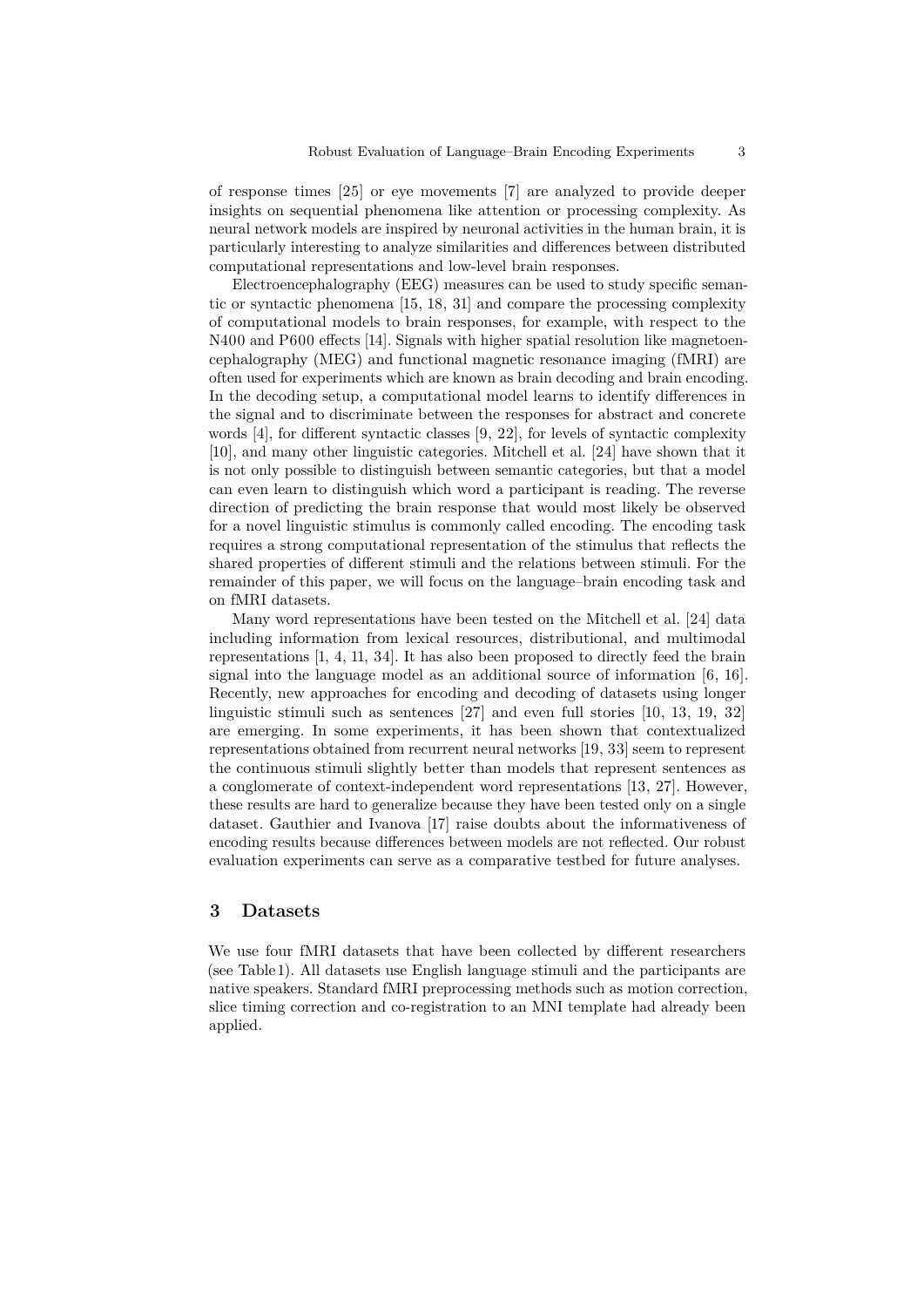#### **3.1 Isolated stimuli**

We use two datasets that work with isolated stimuli. The stimuli are not related and can be presented in varying order to the participants. Each stimulus is represented with only a single brain activation vector by averaging over several scans obtained during the presentation of the stimulus.

*Words* For the WORDS dataset, 9 participants were shown a word paired with a line drawing of the object denoted by the word and were instructed to think about the properties of the object [\[24\]](#page-16-3). Six scans were taken during the presentation of each word. The scans were temporally detrended and smoothed. The activation values were normalized by computing the percent signal change relative to the fixation condition. Scans and stimuli were aligned with an offset of 4 seconds to account for the haemodynamic delay. The brain activation for each word is calculated by taking the mean over the six scans.

*Stories* For the Stories dataset, 30 participants were reading 40 short personal stories that had been collected from weblogs [\[13\]](#page-15-0). The stories consisted of 11 sentences on average and were presented in three consecutive batches on a screen. The dataset also contains data for Farsi and Chinese stories, but for the sake of comparison, we focus on the English subset here. The scans were preprocessed with detrending, temporal smoothing and spatial smoothing. The activation values were normalized by calculating z-scores with respect to the fixation condition. The authors then discretized the continuous story stimulus by calculating the mean over all story scans. We exclude subject 30 from the data because the voxel values are all zero.

#### **3.2 Continuous stimuli**

Humans process language incrementally and in context. In order to simulate a more naturalistic language setting, recent approaches to brain encoding use continuous stimuli and analyze the fMRI scans as a sequence of responses.

*Harry* For the HARRY dataset by Wehbe et al. [\[32\]](#page-17-0), 8 participants read chapter 9 of *Harry Potter and the Sorcerer's stone* [\[30\]](#page-16-8). The story was split into four blocks and presented word by word on a screen. Each word was displayed for 0.5 seconds and an fMRI scan was taken every 2 seconds. We follow their protocol and apply detrending and temporal smoothing, but do not smooth spatially because it did not have an effect on the results in pilot experiments.

*Alice* For the Alice dataset by Brennan et al. [\[10\]](#page-15-1), 27 participants were listening to an audio recording of the first chapter of *Alice in Wonderland* [\[12\]](#page-15-13). The published data contains the preprocessed signal averaged for 6 regions of interests defined using functional and anatomical criteria. The raw signal is not available.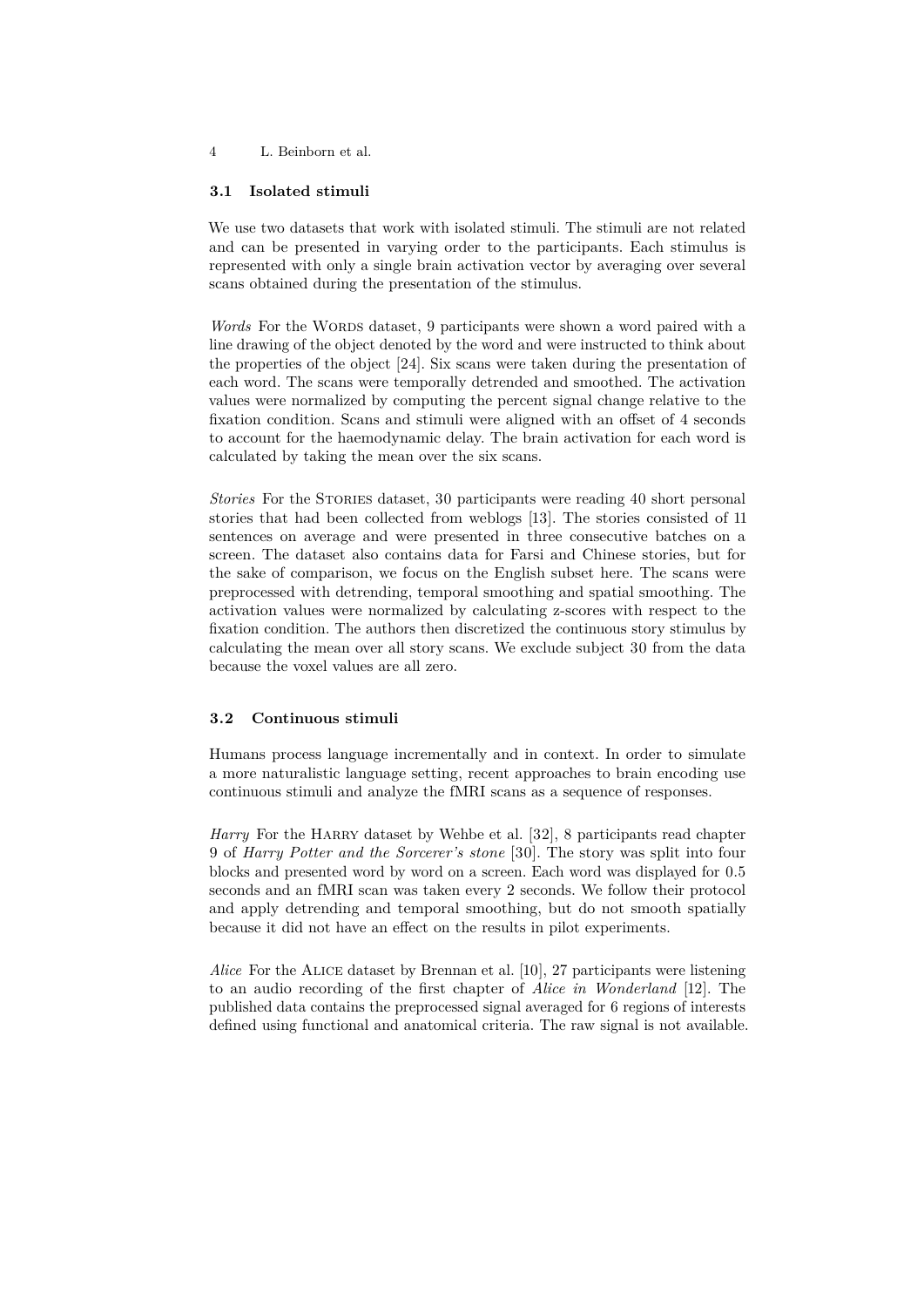#### **4 Encoding Model**

The fMRI data is obtained by measuring the so-called blood-oxygenation level dependent (BOLD) response. This signal indicates the level of oxygen in the blood (approximated by its magnetic susceptibility) and an increased BOLD response in an area of the brain is interpreted as increased neuronal activity in this region. In order to analyze the response, the brain is fragmented into stacked voxels which are cubes of constant size (e.g. 3x3x3 mm). The response thus consists of a three-dimensional matrix with activation values for each voxel. This matrix is flattened into a one-dimensional vector **v**. In the brain encoding approach, the goal is to predict **v** given the stimulus **s** that was presented when measuring the response.

*Mapping model* A multiple linear ridge regression model is usually applied as encoding model to learn the response pattern  $\mathbf{v}_n \in \mathbb{R}^m$  for stimulus  $\mathbf{s}_n \in \mathbb{R}^d$  on a training set  $V \in \mathbb{R}^{m \times n}$  of responses to *n* other stimuli.<sup>[2](#page-4-0)</sup> It requires a strong computational representation of the stimulus that reflects the relations between stimuli. The predictive power of this mapping model is evaluated on a set of heldout stimuli *S*∈R *<sup>d</sup>*×*<sup>n</sup>*. The mapping model learns a separate regression equation for every voxel  $v_i$  which is fitted by learning a weight  $w_d$  for each dimension  $s_d$ of the stimulus representations and the weights are regularized by the L2 norm. The cost function  $f$  for learning the weight vector **w** for a voxel vector **v**<sub>**i**</del> is:</sub>

$$
f(\mathbf{v_i}) = \sum_{n=1}^{N} (v_{i_n} - \sum_{d=1}^{D} w_d \cdot s_{d_n})^2 + \lambda \sum_{d=1}^{D} w_d^2
$$

#### **4.1 Language model**

The linguistic stimuli are represented using vectors obtained from a language model. Previous work has compared the performance of different language models for brain encoding tasks showing that contextual models like long short-term memory networks perform better than standard word-based representations [\[19\]](#page-16-1). For a more robust comparison, we keep the language model constant for all datasets. We choose the *Elmo* language model because it produces contextualized representations on the sentence level and performs very well on semantic tasks [\[28\]](#page-16-9). *Elmo* is based on a bi-directional long short-term memory network and it uses character-based representations of the input which makes it perform very well on out-of-vocabulary words. This is an important property for modeling fictional texts. We use a pre-trained pytorch version of *Elmo* available on github.[3](#page-4-1)

For WORDS, we use the representations from the token layer. For all other datasets, we obtain contextualized representations from the first layer. We restrict the representation to the forward language model to simulate incremental

<span id="page-4-0"></span><sup>2</sup> Whether a linear model is a plausible choice is debatable, but it has been most commonly used in previous work.

<span id="page-4-1"></span> $^3$  [https://github.com/allenai/allennlp/blob/master/tutorials/how\\_to/elmo.](https://github.com/allenai/allennlp/blob/master/tutorials/how_to/elmo.md) [md](https://github.com/allenai/allennlp/blob/master/tutorials/how_to/elmo.md)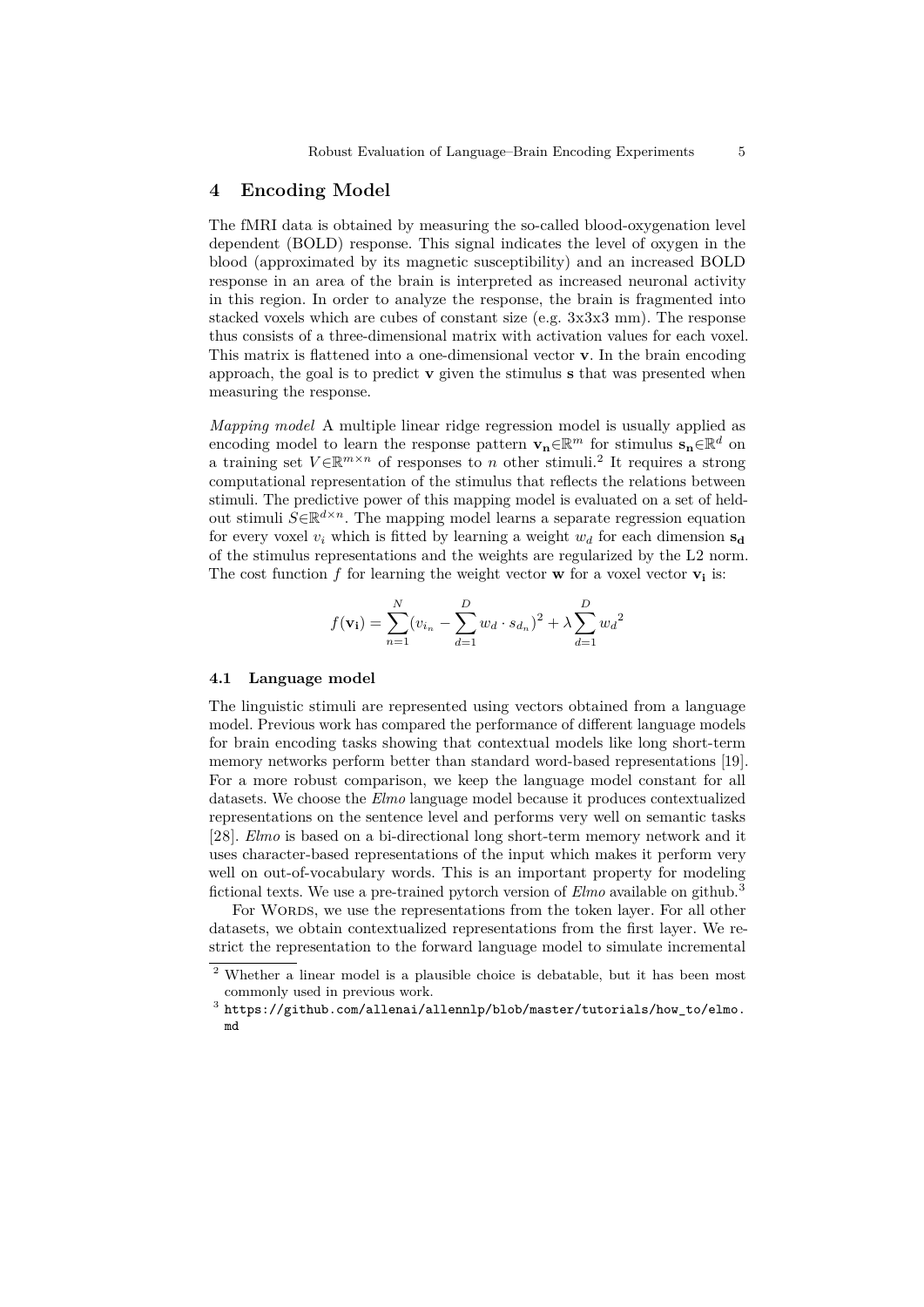processing and obtain a 512-dimensional vector. We take the representation of the last token of each sentence and average over all sentences for each story in Stories. For the continuous stimuli, we feed the language model the whole chapter and extract the representation of the last token of the sequence which had been presented between the previous and the current scan.

*Haemodynamic delay* The fMRI signal measures a brain response to a stimulus with a delay of up to ten seconds [\[23\]](#page-16-10). This delay needs to be considered when aligning stimuli with responses. Similarly to Mitchell et al. [\[24\]](#page-16-3), we align scans to stimuli with a fixed offset of 4 seconds. The haemodynamic response decays slowly over a duration of several seconds. For continuous stimuli, this means that the response to previous stimuli will have an influence on the current signal. Wehbe et al. [\[32\]](#page-17-0) use a feature-based representation and learn different weights for stimuli occurring at previous time steps. In this approach, the number of features increases linearly with the number of time steps considered. In contextual language models, a representation is build up incrementally using recurrent connections. The representation of a word thus implicitly contains information from the previous context. As *Elmo* processes language sentence by sentence, our context window comprises the current sentence up to the current word, but the number of dimensions remains constant.

# **4.2 Voxel selection**

The number of voxels in a brain varies with respect to the voxel size and the shape of the subject's brain. In the datasets used here, the number of voxels ranges from 20,000 to more than 40,000. The activity measured in many of these voxels is most likely not related to language processing, but might change due to physical processes like the noise perception in the scanner. In these cases, learning a mapping model from the stimulus representation to the voxel activation will not succeed because the stimulus has no influence on the variance of the voxel signal. Whole-brain evaluations of mapping models thus only have limited informative value. In previous work, different voxel selection models have been applied to analyze only a subset of interesting voxels. Wehbe et al. [\[32\]](#page-17-0) and Brennan et al. [\[10\]](#page-15-1) reduced the voxels by using previous knowledge about regions of interests. Restricting the brain response to voxels that fall within a pre-selected set of regions of interests can be considered as a theory-driven analysis.

*Information-driven voxel selection* In contrast to the theory-driven region of interest analysis, Kriegeskorte et al. [\[20\]](#page-16-11) propose a more information-driven approach. So-called searchlight analyses move a sphere through the brain to select voxels (comparable to sliding a context window over text) and analyze the predictive power of the voxel signal within the sphere. Dehghani et al. [\[13\]](#page-15-0) and Wehbe et al. [\[32\]](#page-17-0) use this searchlight approach for the decoding task. In brain encoding, the predictive direction is reversed. The ability to predict voxel activation based on the stimulus is carefully interpreted as an indicator that processing the stimulus influences the activity in this particular voxel. For WORDS,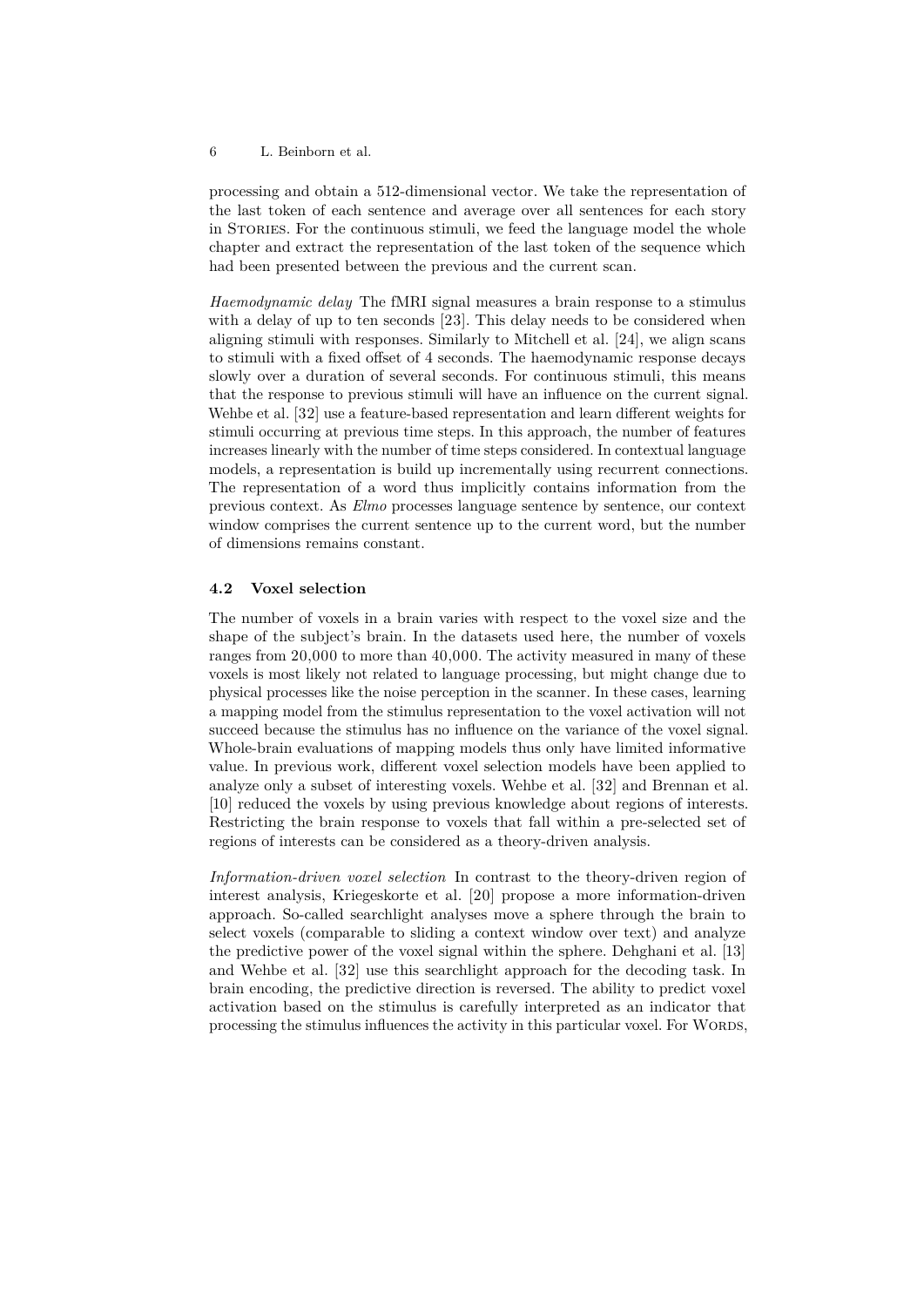Mitchell et al. [\[24\]](#page-16-3) analyze all six brain responses for the same stimulus and select 500 voxels that exhibit a consistent variation in activity across all stimuli. Jain and Huth [\[19\]](#page-16-1) calculate the model performance for a single voxel as the Pearson correlation between real and predicted responses on the test set and analyze voxels with a correlation above a threshold. Gauthier and Ivanova [\[17\]](#page-15-12) recommend to evaluate voxels based on explained variance. We select the 500 most predictive voxels on the training set for WORDS by four selection methods: stability, Pearson correlation, explained variance, and random.

<span id="page-6-0"></span>Table 2: The effect of voxel selection on the pairwise accuracy on WORDS. Accuracy and stable voxels are calculated as described in [\[24\]](#page-16-3).

| Metric                  | None | Stable | $\operatorname{bv}\,EV$ | $\forall$ by $R$ | Random |
|-------------------------|------|--------|-------------------------|------------------|--------|
| $\operatorname{Cosine}$ | .57  | .65    | .67                     | .56              | .57    |
| Euclidean               | .57  | .66    | .67                     | .56              | .57    |
| Pearson                 | .58  | .67    | $.68\,$                 | .57              | .58    |

*Results of voxel selection* Table [2](#page-6-0) shows the results for different voxel selection methods. It can be seen that voxel selection by explained variance performs on par with the selection of stable voxels. We had speculated that simply reducing the number of voxels might already lead to improvements because similarity measures tend to perform better in lower-dimensional spaces [\[2\]](#page-14-1), but a random selection of voxels has no effect. For the remainder of the paper, we report results on the 500 voxels that obtained the highest explained variance results on the training set unless indicated otherwise because the option of selecting stable voxels is not available for the other datasets.

#### **5 Evaluation experiments**

The voxel selection results show that a small experimental parameter can have a strong effect. We thus perform three experiments using different evaluation procedures: pairwise accuracy, voxel-wise evaluation, and representational similarity analysis. We repeat each experiment with a language model that assigns a random (but fixed) vector to each word to analyze the sensitivity of the evaluation metric. Random story representations are obtained by averaging over words.

#### **5.1 Pairwise evaluation**

As the fMRI datasets are very small for machine learning purposes, Mitchell et al. [\[24\]](#page-16-3) introduced an evaluation procedure that maximizes the training data. Given a set of *n* samples, a mapping model is trained on *n*−2 samples and tested on the two remaining samples. Mitchell et al. [\[24\]](#page-16-3) call this procedure leave-two-out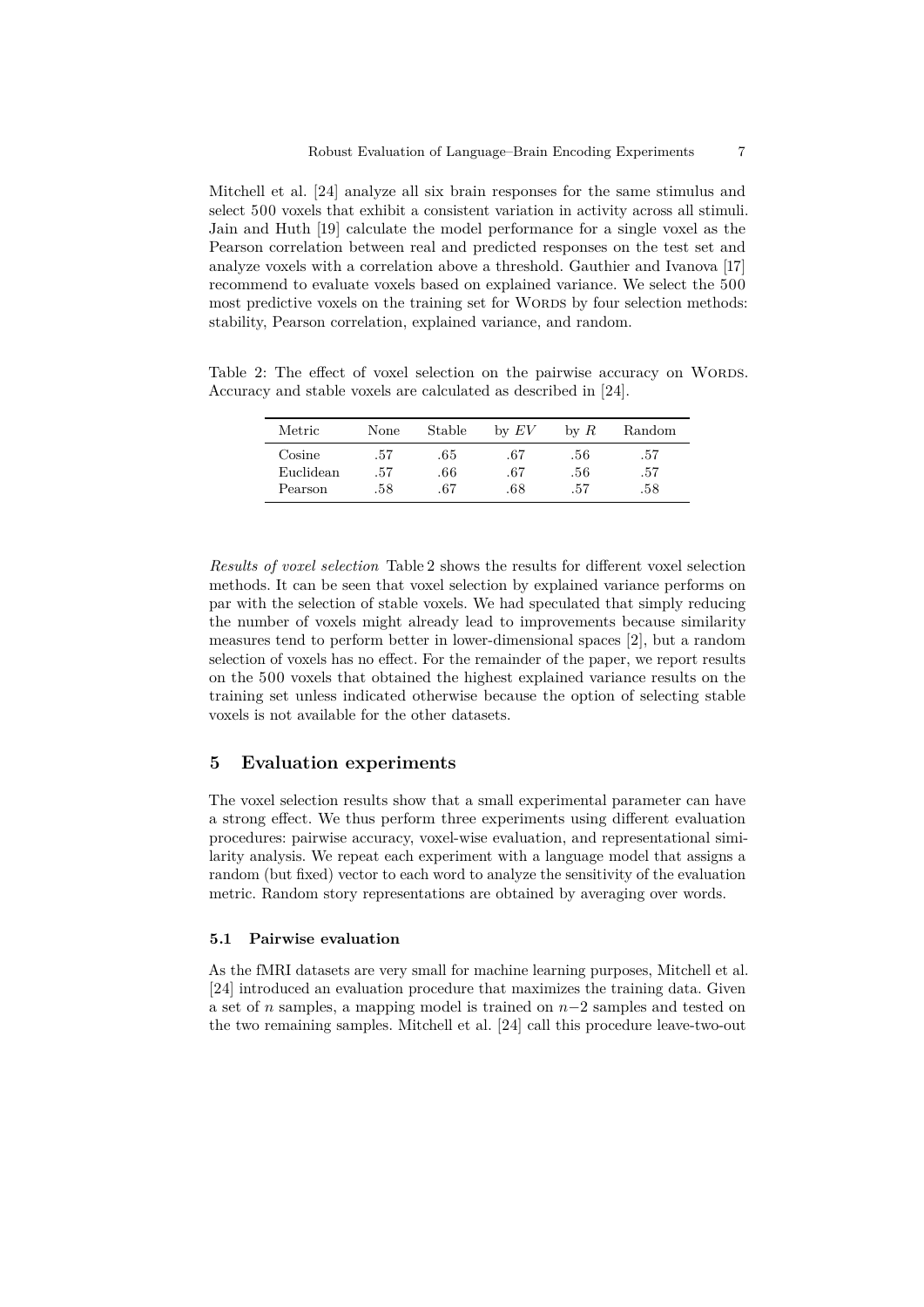cross-validation, but it differs from standard cross-validation setups because each sample occurs *n* times in the test set leading to  $\binom{n}{2}$  different models. The performance is evaluated by calculating the pairwise accuracy over all models.

A pair of two test samples  $(s_1, s_2)$  is considered to be classified correctly if the model prediction  $p_1$  is more similar to the true target  $s_1$  than to  $s_2$ , and  $p_2$  is more similar to  $s_2$ . This general idea of pairwise accuracy has been implemented in different ways. The applied similarity metrics *f* are cosine similarity [\[24\]](#page-16-3), euclidean similarity [\[32\]](#page-17-0), and Pearson correlation [\[11,](#page-15-9) [27\]](#page-16-2). The prediction for a pair can be considered to be correct by comparing the summed similarity of the correct alignments with the false alignments [\[11,](#page-15-9) [13,](#page-15-0) [24\]](#page-16-3). Wehbe et al. [\[32\]](#page-17-0) and Wehbe et al. [\[33\]](#page-17-2) calculate the accuracy by comparing the predictions only for the first sample. A stricter interpretation of the pairwise accuracy would only consider the prediction to be correct, if both samples are correctly matched to their prediction. We refer to the different interpretations as *sum match* (1), *single match* (2), and *strict match* (3):

$$
f(s_1, p_1) + f(s_2, p_2) > f(s_1, p_2) + f(s_2, p_1)
$$
\n<sup>(1)</sup>

$$
f(s_1, p_1) > f(s_1, p_2) \tag{2}
$$

$$
f(s_1, p_1) > f(s_1, p_2) \land f(s_2, p_2) > f(s_2, p_1) \tag{3}
$$

*Experimental setup* We calculate the pairwise accuracy for all four datasets, for the two similarity metrics cosine and euclidean and for the three match definitions sum, single, and strict. The leave-two-out evaluation only works well for isolated stimuli as in WORDS and STORIES. For the continuous stimuli, we perform standard cross-validation. The Harry data can be split into four folds according to the experimental blocks and for the Alice data we determined 6 folds. The predictions for each fold are then paired with a randomly selected sample. We set a distance constraint between the two samples of at least 20 timesteps to avoid overlapping response patterns. For each sample, we average the result over 1000 random pairs as in Wehbe et al. [\[32\]](#page-17-0).

*Results* The results in Table [3](#page-8-0) are averaged over all subjects. It can be seen that the differences between the three similarity metrics and the sum and the single match are very small. The strict match is consistently more rigorous than the other match types. This indicates that both predictions would often be matched to the same stimulus when ignoring the pairwise exclusivity constraint. We conclude that the other two match types tend to slightly overestimate the discriminability of the stimulus. We also note that the difference to the random language model is more pronounced for the strict match for WORDS and STORIES. For these two datasets, the results vary strongly across subjects. Subjects 1,3 and 4 in WORDS yield high accuracy results  $(0.87, 0.87, 0.76)$  for the cosine sum match) whereas the prediction for subject 6 is below chance level. We provide violin plots in Figure [1](#page-8-1) for a better impression of the variance across subjects in STORIES. Although the results are worse than for WORDS, the accuracy is quite high for some subjects  $(0.80, 0.78, 0.7)$ . The results obtained the isolated are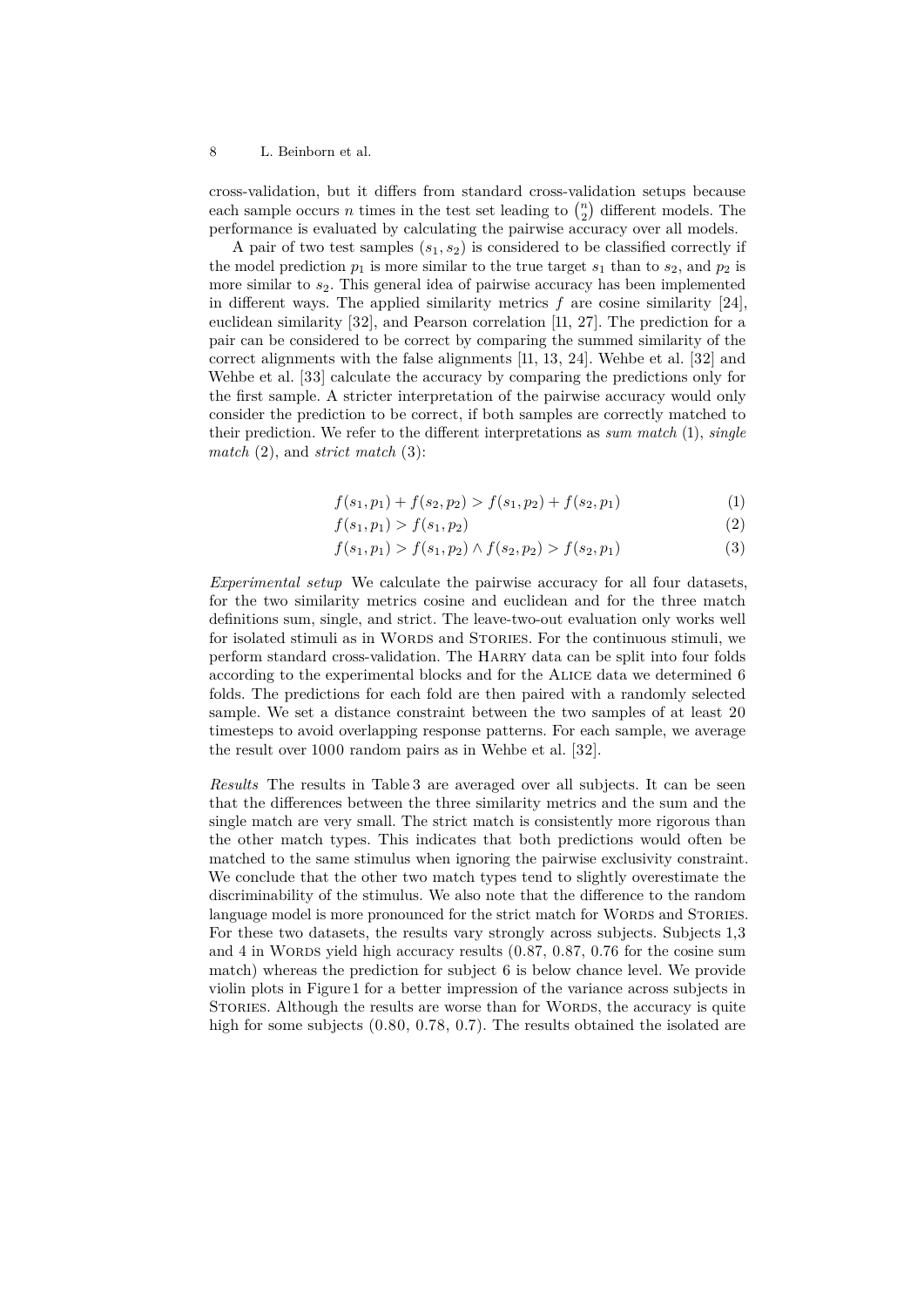<span id="page-8-0"></span>

|             | Encoding Model (Random LM) |              |                |          |              |
|-------------|----------------------------|--------------|----------------|----------|--------------|
|             | Match                      | <b>WORDS</b> | <b>STORIES</b> | ALICE    | <b>HARRY</b> |
| Cosine      | Sum                        | .67(.54)     | .57(0.53)      | .54(.53) | .50(.49)     |
|             | Single                     | .60(.53)     | .53(.53)       | .53(.51) | .49(.49)     |
|             | Strict                     | .26(.13)     | .14(.02)       | .28(.27) | .25(.24)     |
| Euclidean   | Sum                        | .67(0.53)    | .56(.53)       | .53(.53) | .50(.49)     |
|             | Single                     | .59(.50)     | .51(.50)       | .52(.51) | .50(.49)     |
|             | Strict                     | .24(.08)     | .11(.02)       | .17(.11) | .12(.07)     |
| Pearson's R | Sum                        | .68(.53)     | .56(.54)       | .53(.53) | .50(.50)     |
|             | Single                     | .61(.53)     | .52(.52)       | .52(.52) | .50(.49)     |
|             | Strict                     | .26(.10)     | .11(.02)       | .27(.27) | .25(.24)     |

Table 3: Pairwise accuracy results measured with cosine similarity, Euclidean similarity, and Pearson correlation and different match definitions averaged over all subjects. The results for the random language model are indicated in brackets.

<span id="page-8-1"></span>

Fig. 1: Violin plot for the pairwise accuracy results for all subjects in STORIES for each evaluation metric.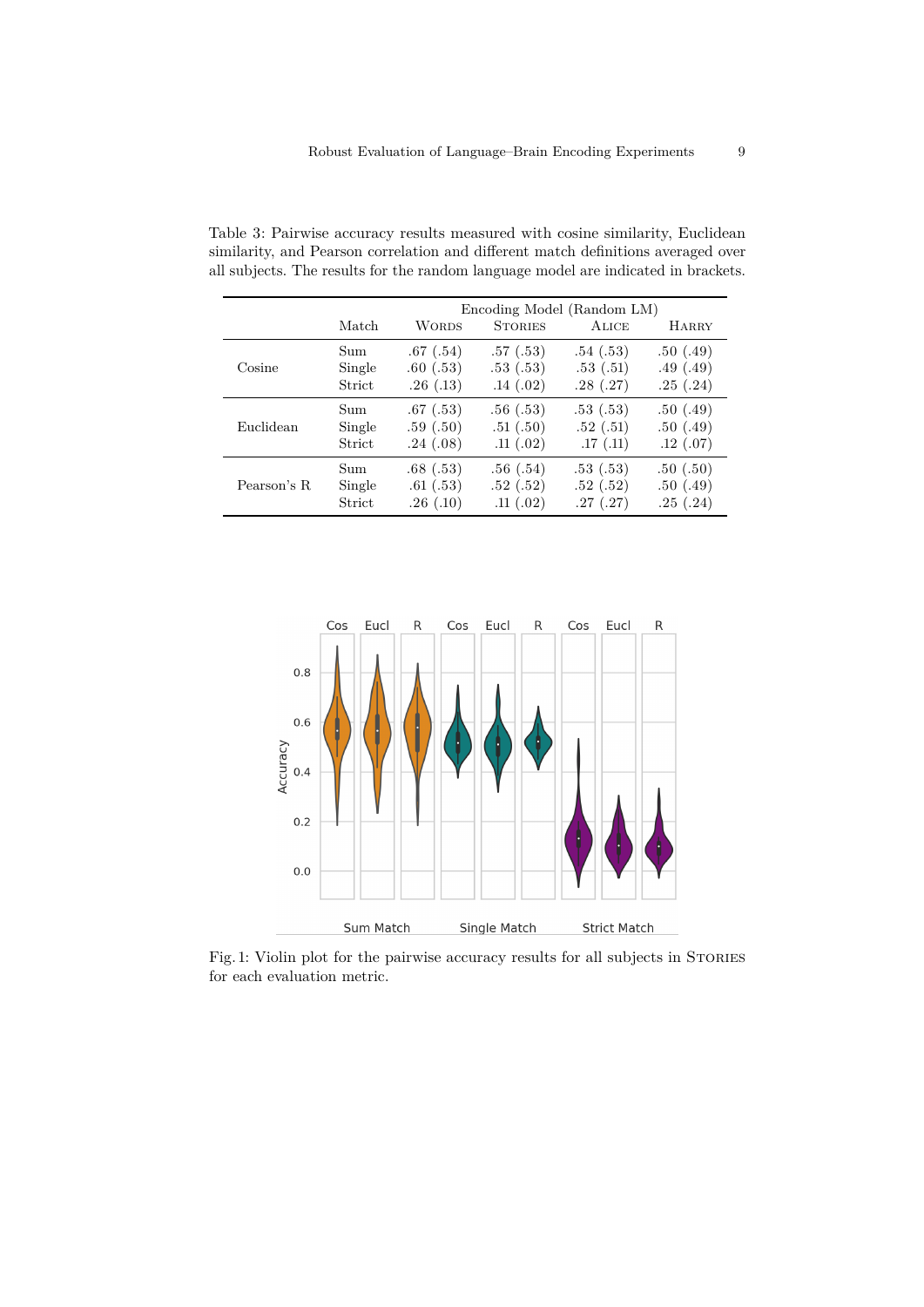comparable to those reported previously by Mitchell et al. [\[24\]](#page-16-3) and Dehghani et al. [\[13\]](#page-15-0). For the continuous stimuli, the encoding model is not able to learn a robust signal. Wehbe et al. [\[32\]](#page-17-0) reported better results for the HARRY data, but they performed the decoding task. Brennan et al. [\[10\]](#page-15-1) did not report encoding or decoding results, but focused on correlating the fMRI signal with computational models for surprisal.

#### **5.2 Voxel-wise evaluation**

The pair-wise distance measures are an abstraction over all voxels. A model that mostly predicts constant values and only varies a few indicative voxels could perform well. As the mapping model independently predicts each voxel, we can take a closer look at the predictability of each voxel. This procedure accounts for the assumption that not every voxel in our brain will be influenced by the stimulus. In previous work, prediction results have often been reported only over significant voxels.

Table 4: Voxel-wise results for cross-validation when taking the **average** over voxels. The results are averaged over all folds and all subjects. The results for the random language model are given in brackets.

<span id="page-9-0"></span>

| Voxels           | Dataset        | EV               | Average<br>$R^2$ | $r^2$ simple |
|------------------|----------------|------------------|------------------|--------------|
| Whole brain      | Words          | $-.21(-.09)$     | $-.41(-.35)$     | .01(.01)     |
|                  | <b>Stories</b> | $-.05(.00)$      | $-.26(-.20)$     | .02(.01)     |
|                  | Harry          | $-.34(-.05)$     | $-.27(-.05)$     | .00(.00)     |
| Top 500 on train | Words          | $-.14(-.08)$     | $-.33(-.26)$     | .07(.11)     |
|                  | <b>Stories</b> | $-.07(.00)$      | $-.27(-.19)$     | .04(.02)     |
|                  | Harry          | $-.43$ ( $.01$ ) | $-.44(-.07)$     | .00(.00)     |
| Top 500 on test  | Words          | .42(.21)         | .34(.05)         | .51(.37)     |
|                  | <b>Stories</b> | .41( .11)        | .34(.08)         | .68(.67)     |
|                  | Harry          | $-.12$ ( $.01$ ) | $-.12$ ( $.01$ ) | .02(.02)     |

*Experimental setup* The explained variance (*EV* ) and the coefficient of determination  $(R^2)$  are the most common metrics for evaluating linear regression. They measure the proportion of the variance in the dependent variable that is predictable by the model. The two metrics are closely related, but explained variance also accounts for the mean error. We use the implementation of these scores in the python library *scikit-learn* [\[26\]](#page-16-12). Jain and Huth [\[19\]](#page-16-1) calculate a different *r* <sup>2</sup> value: they multiply the Pearson correlation between the predictions and the observed activations for voxel  $v_i$  with the absolute correlation  $(r^2(v_i) = r_{v_i} \times |r_{v_i}|)$ . We refer to this measure as *r* 2 *simple*. They report the sum over all voxels averaged over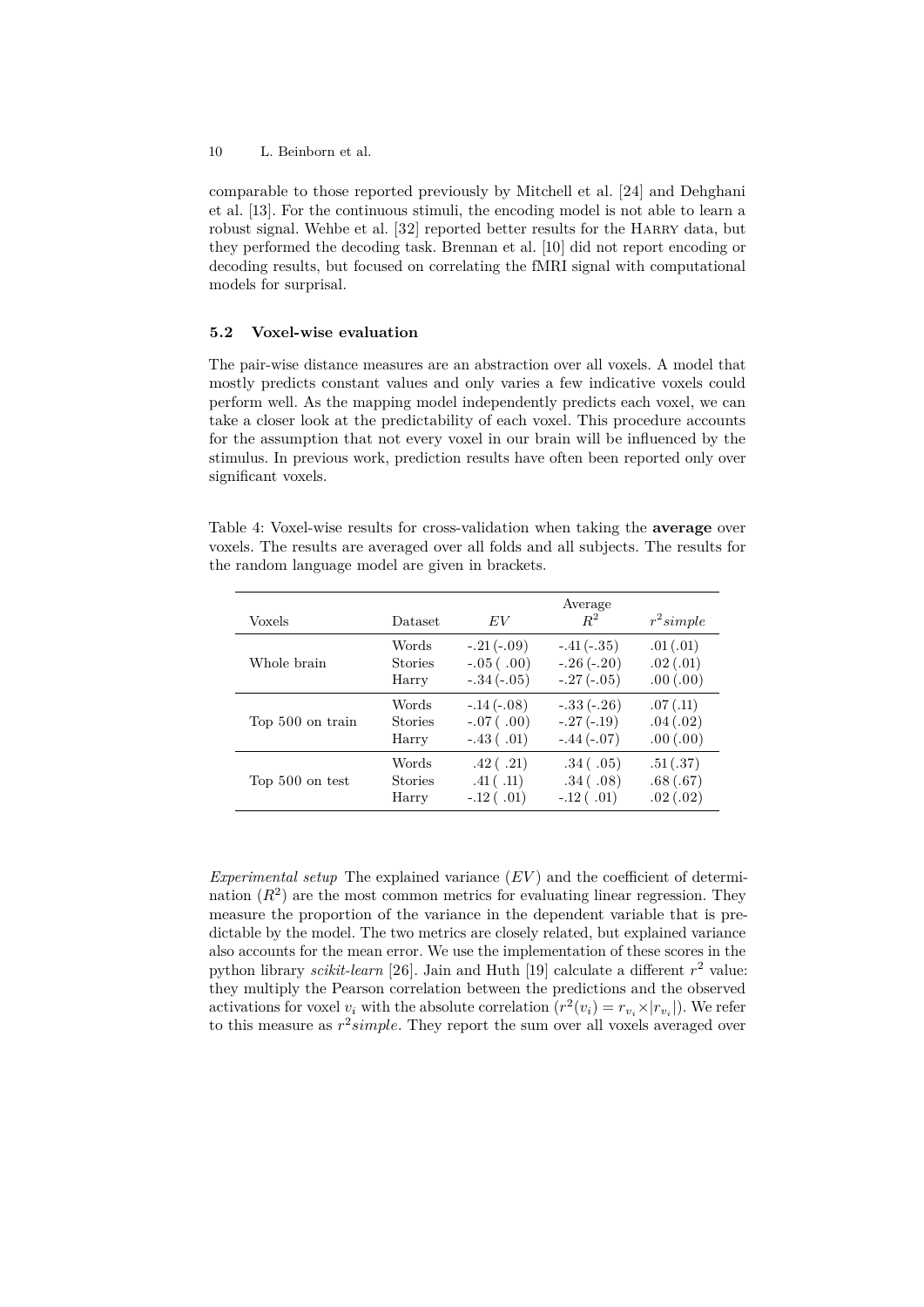<span id="page-10-0"></span>

|                   |       |                   | Sum                                                                    |                      |
|-------------------|-------|-------------------|------------------------------------------------------------------------|----------------------|
| <b>Voxels</b>     | Data. | EV                | $R^2$                                                                  | $r^2$ simple         |
|                   |       |                   | Words $-4,303.86(-1,996.81) -8,443.10(-5,620.26)$                      | 250.37(184.33)       |
| Whole             |       |                   | Stories -10,232.30 (47.56) -54,643.66 (-42,297.88) 4,878.07 (2,792.88) |                      |
|                   | Harry |                   | $-10,700.14(-1,451.43) -10,813.87(-1,464.57)$                          | $-6.29($<br>$-3.10)$ |
|                   | Words | $-68.82(-39.84)$  | $-164.67(-129.35)$                                                     | $33.34(-0.38)$       |
| 500 train Stories |       | $0.00(-0.55)$     | $-134.31(-96.88)$                                                      | $21.36(-9.43)$       |
|                   | Harry | $-215.45(-37.28)$ | $-218.14(-37.63)$                                                      | $0.11(-0.09)$        |
|                   | Words | 209.98 (104.76)   | 253.98 (25.66)                                                         | 171.56 (187.20)      |
| 500 test Stories  |       | 204.90(56.30)     | 339.33 (39.52)                                                         | 171.08 (334.99)      |
|                   | Harry | $-58.66(-7.40)$   | $-59.70(7.23)$                                                         | $10.41(-9.86)$       |

Table 5: Voxel-wise results for cross-validation when taking the **sum** over voxels. The results are averaged over all folds and all subjects. The results for the random language model are given in brackets.

all subjects. We calculate the voxel-wise results for all three metrics and combine them by averaging or summing over all voxels. We compare the results for the whole brain with a selection of the 500 best-performing voxels on the training and on the testing set respectively. Selection on the test set is not recommended, but added to compare previous work.

*Results* Tables [4](#page-9-0) and Tables [5](#page-10-0) show the results for the voxel-wise evaluation averaged over all subjects . The metrics are presented averaged over all voxels in Table [4](#page-9-0) and summed in Table [4.](#page-9-0) It can be seen that the models are highly overfitted, so that we get much better results when voxels are directly selected on the test results than when they are pre-selected on the training data. In this setting, all metrics indicate that the encoding model is stronger than the random language model for WORDS and STORIES. For the other settings, the explained variance and the  $R^2$  are always negative. A value of zero for explained variance is obtained for a model that constantly predicts the mean. It is almost impossible to identify which one of two very negative models performs less bad based on this value alone. The averaged results vary less because we are averaging over all voxels, over all folds and over all subjects. Both, the inter-subject variance and the variance in voxel predictability are very high, so that positive and negative results cancel each other out. The  $r^2 simple$  metric almost always returns a positive score. This might be a more satisfying result when evaluating the encoding quality; however, the metric also returns high positive scores for the random language model in some cases. Sum metrics depend on the number of voxels over which they are calculated. For the whole brain analysis, averaged sum metrics are thus not interpretable in absolute terms because the number of voxels in the brain varies between subjects. For a better impression of the variance, we again provide violin plots for Stories in Figure [2](#page-11-0) for the whole brain analysis and in Figure [3](#page-12-0) for selected voxels. We see that the results for the *r* 2 *simple* metric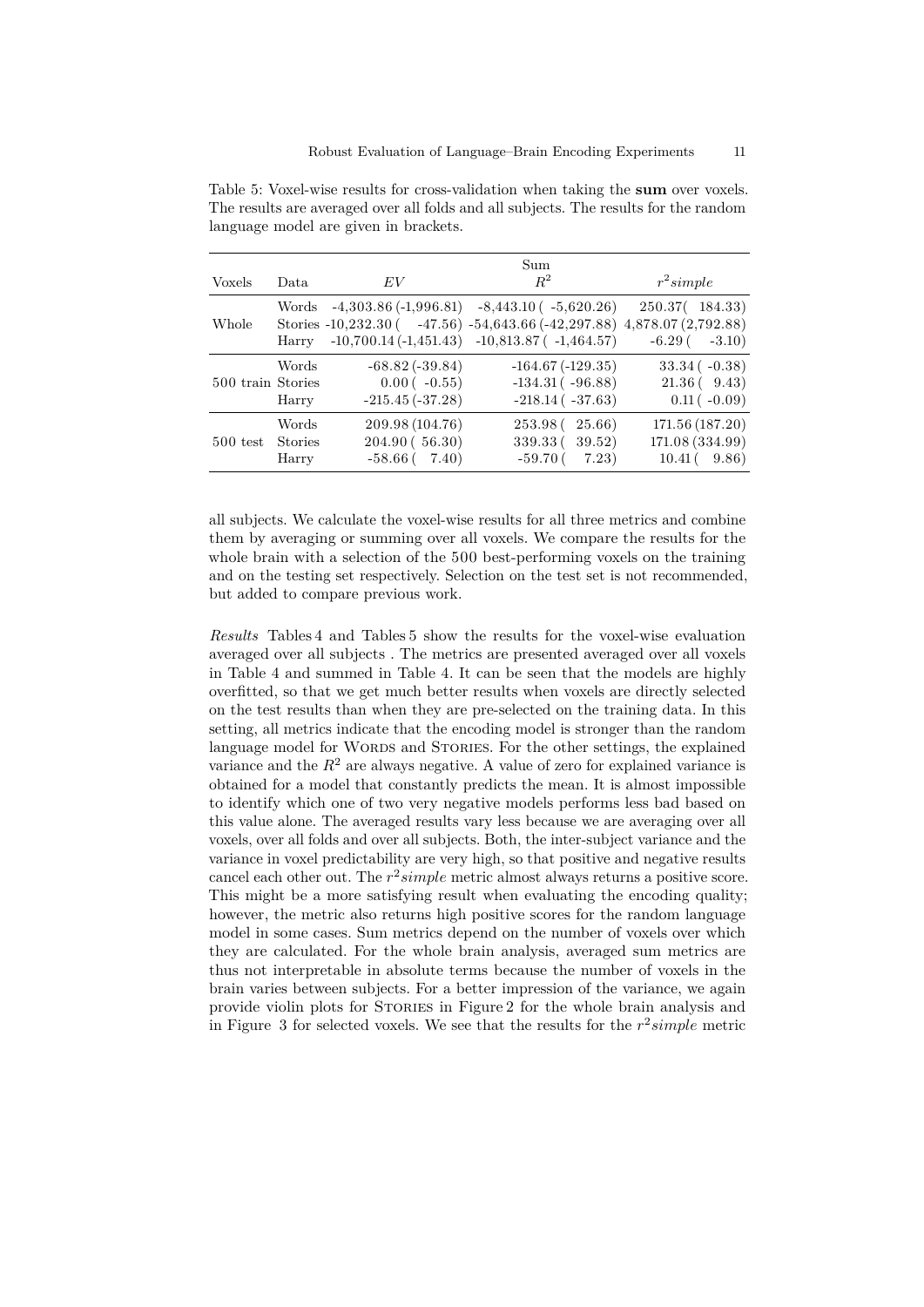are consistently better, but the extreme change on the x-axis indicates that sum scores should be interpreted with caution.

*Model-driven voxel selection* We additionally determine the voxels with the highest explained variance on the test set when training on 80% of the data. We set a threshold (0.3 for STORIES and WORDS, 0 for ALICE) and plot predictive voxels for the subjects for which we obtained highest accuracy in the pairwise comparison in Figure [4.](#page-13-0) The results are rather inconclusive. There is almost no overlap in the voxels and they are spread over several brain regions. This indicates that model-driven voxel information should only be interpreted on larger datasets.

<span id="page-11-0"></span>

Fig. 2: Violin plots of the voxel-wise results (summed over all voxels) for all subjects in STORIES for 500 voxels selected on the train and the test data.

## **5.3 Representational Similarity Analysis**

The previous methods indicate that the continuous stimuli cannot be well encoded. In order to be able to attribute this flaw more directly to the language model, we perform representational similarity analysis [\[21\]](#page-16-13) to compare the relations between brain activation vectors to the relations between stimulus representations without the intermediate mapping model. The approach assumes that similar brain activation patterns are caused by strongly related stimuli. The quality of the computational representation of the stimuli can then be assessed by its ability to model these relations [\[3,](#page-14-2) [11,](#page-15-9) [34\]](#page-17-1). As commonly performed in previous work, we measure the relations between vectors by the cosine distance and compare brain scans and representations by Spearman correlation and Pearson correlation.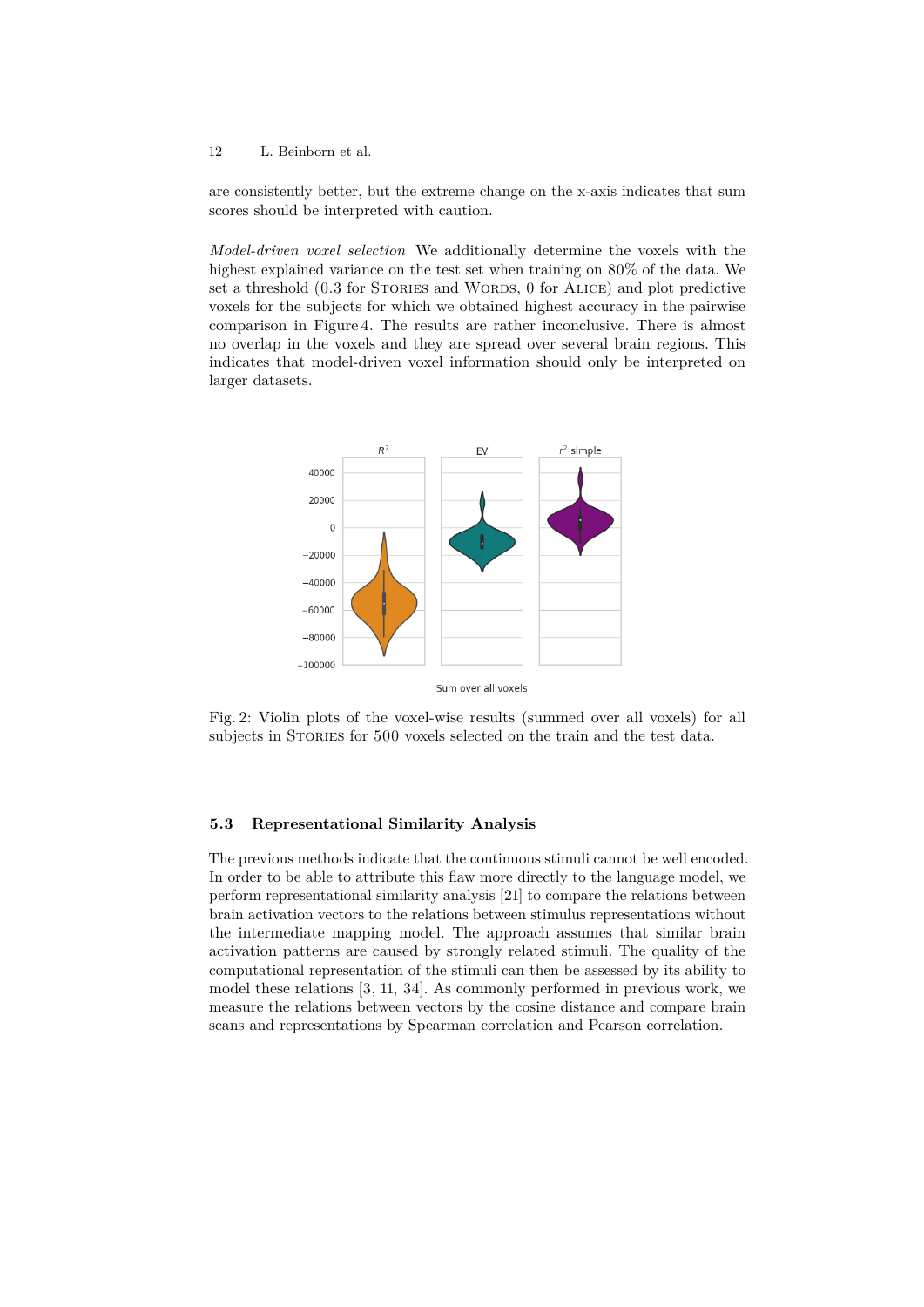<span id="page-12-0"></span>

Fig. 3: Violin plots of the voxel-wise results (summed over all voxels) for all subjects in STORIES for all voxels. Note the extreme change in the scale of the y-axis compared to Figure [2](#page-11-0) due to the number of voxels.

*Results* At first glance, the results in Table [6](#page-13-1) seem to confirm the impression that the encoding model performs better for the isolated stimuli. However, the same results can be obtained with the random language model. The random model can to a certain extent capture word identity (recall that the same random vector is assigned to different occurrences of the same word), so it might capture a relevant signal for the story stimuli, but this does not explain the results for the WORDS dataset with 60 different words. It can be seen that generally the more conservative rank-based Spearman correlation is much lower than the Pearson correlation. For the current setup, the representational similarity analysis results are unsatisfactory. However, the methodology largely reduces the number of parameters and facilitates the comparison of different computational models. We thus think that it could be a promising analysis method for future experiments.

# **6 Discussion**

The setup of encoding experiments requires many modelling decisions for the stimulus representation, the stimulus–response alignment, the mapping model and its learning parameters, the noise reduction techniques for the brain responses, the voxel selection etc. Experimenting with a single dataset bears the danger of overfitting the experimental setup. We have seen that different evaluation metrics can interpret the predictive power of an encoding model very differently. Encoding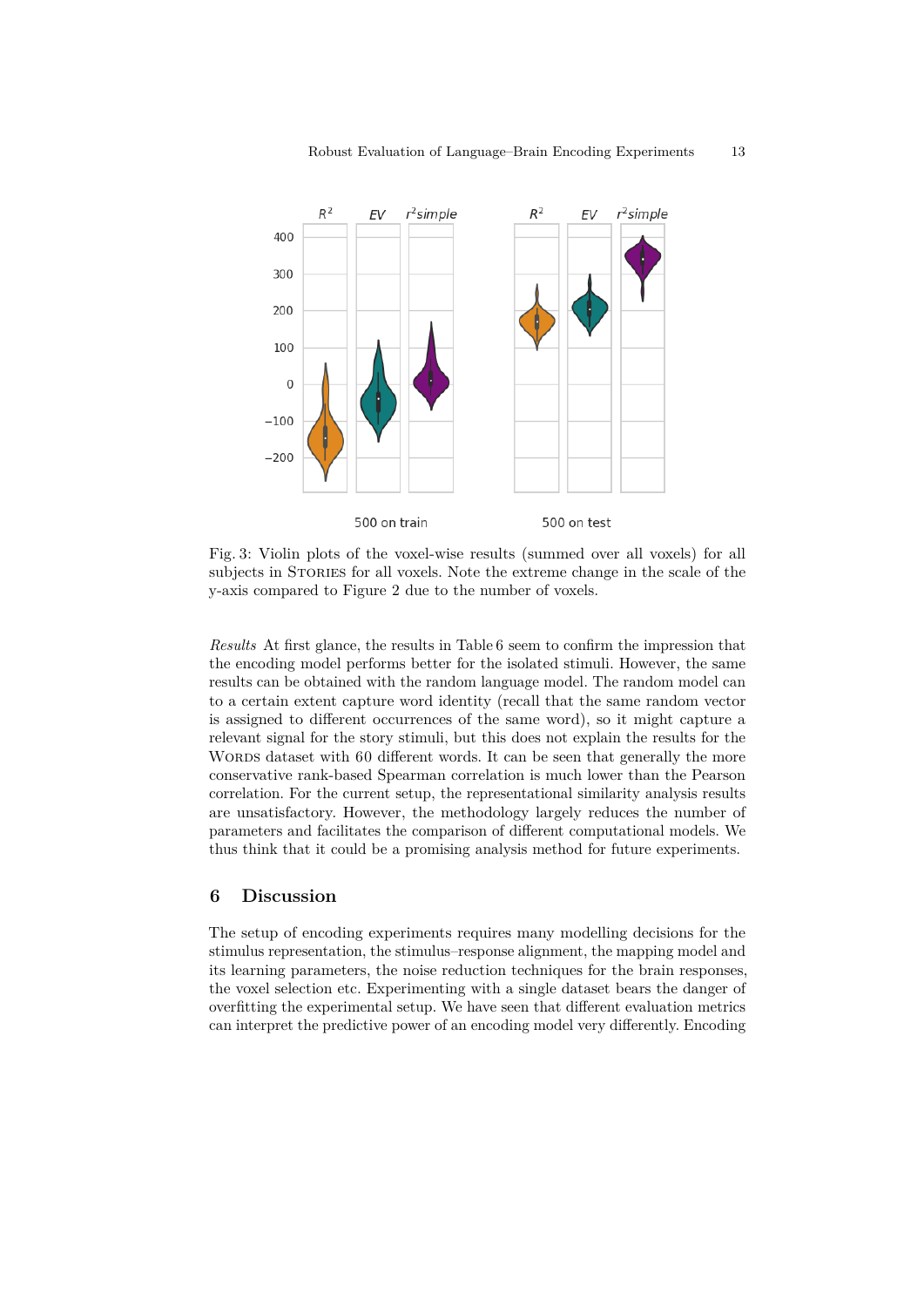<span id="page-13-0"></span>

Fig. 4: Predictive voxels for WORDS in blue, STORIES in red and HARRY in yellow.

Table 6: Results for representational similarity analysis calculated for the whole brain using Pearson correlation and Spearman correlation. The results for the random language model are indicated in brackets.

<span id="page-13-1"></span>

| Metric   | <b>WORDS</b> | <b>STORIES</b> | <b>ALICE</b> | <b>HARRY</b> |
|----------|--------------|----------------|--------------|--------------|
| Spearman | 0.09(0.05)   | 0.08(0.09)     | 0.03(0.01)   | 0.00(0.01)   |
| Pearson  | 0.41(0.44)   | 0.19(0.22)     | 0.06(0.02)   | 0.06(0.03)   |

results should thus always be compared to a reasonable baseline and hypotheses should be tested over several datasets. In this comparison, we intentionally restricted the experimental setup by choosing the same language model for all datasets. At this point, it remains unclear, whether the close to random results in many settings result from an unfortunate choice of the language model or from a noisy signal. Our experimental pipeline is modular and provides a useful testbed for future experiments with alternative stimuli representations.

More sophisticated context models might increase the number of dimensions. From a machine learning perspective, most encoding experiments are problematic because the number of features is often higher than the number of samples. In addition, similarity metrics are known to sometimes behave unexpectedly when applied on high-dimensional data [\[2\]](#page-14-1). One could apply dimensionality reduction on the language representations, but these methods change the structure of the representation and make it difficult to derive cognitive insights for the original model. For future data collections, it would be important to obtain more data points from fewer subjects to facilitate more powerful pattern analyses.

FMRI encoding is an intriguing, but also very challenging task because of the noisy signal. Within the current state of the art, even a tiny signal that is significantly different from chance, can be seen as a success. The pairwise estimation measures can present the results in a more pronounced way. However, as our analysis with the strict match have shown, the other match definitions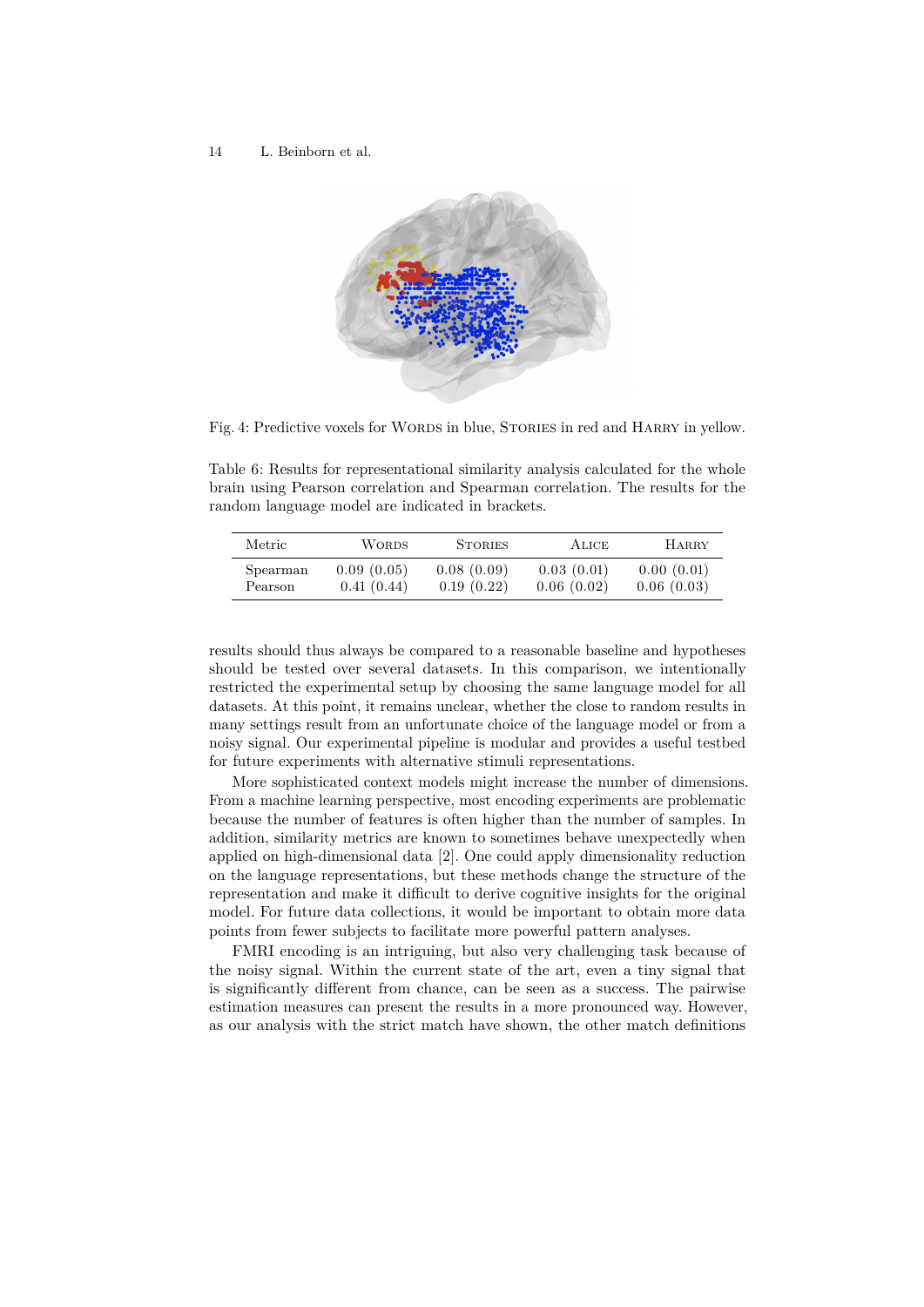tend to give an overly optimistic impression of the discriminability of the stimuli. A similar problem occurs, when summing the *r* 2 *simple* value only over predictive voxels. We are convinced that in the long run, the field benefits from a more conservative estimate of the predictive power of the developed models.

## **7 Conclusions**

We have performed a robust comparison for language–brain encoding experiments and receive very diverse results for different evaluation metrics. It is our hope that our experimental framework can pave the way for future experiments to gradually determine the optimal encoding parameters. We plan to extend our experiments to the datasets by Pereira et al. [\[27\]](#page-16-2) and to other languages. We can already provide a set of practical recommendations for evaluation: 1. For the pairwise evaluation, it is helpful to additionally report the strict match to put the results in perspective. 2. Averaging over subjects is not very informative, violin plots can give a better impression of the variance. 3. For sum metrics, it is important to clearly specify the number of voxels that are taken into consideration. 4. Voxel selection methods should be transparently described and only performed on the training set because they have a strong effect on the results.

# **Acknowledgements**

The work presented here was funded by the Netherlands Organisation for Scientific Research (NWO), through a Gravitation Grant 024.001.006 to the Language in Interaction Consortium.

# **References**

- <span id="page-14-0"></span>1. Abnar, S., Ahmed, R., Mijnheer, M., Zuidema, W.: Experiential, distributional and dependency-based word embeddings have complementary roles in decoding brain activity. In: Proceedings of the 8th Workshop on Cognitive Modeling and Computational Linguistics (CMCL 2018). pp. 57–66. Association for Computational Linguistics (2018), <http://aclweb.org/anthology/W18-0107>
- <span id="page-14-1"></span>2. Aggarwal, C.C., Hinneburg, A., Keim, D.A.: On the surprising behavior of distance metrics in high dimensional space. In: Van den Bussche, J., Vianu, V. (eds.) Database Theory — ICDT 2001. pp. 420–434. Springer Berlin Heidelberg, Berlin, Heidelberg (2001), [http://kops.uni-konstanz.de/bitstream/handle/123456789/5715/On\\_](http://kops.uni-konstanz.de/bitstream/handle/123456789/5715/On_the_Surprising_Behavior_of_Distance_Metric_in_High_Dimensional_Space.pdf?sequence=1) [the\\_Surprising\\_Behavior\\_of\\_Distance\\_Metric\\_in\\_High\\_Dimensional\\_Space.](http://kops.uni-konstanz.de/bitstream/handle/123456789/5715/On_the_Surprising_Behavior_of_Distance_Metric_in_High_Dimensional_Space.pdf?sequence=1) [pdf?sequence=1](http://kops.uni-konstanz.de/bitstream/handle/123456789/5715/On_the_Surprising_Behavior_of_Distance_Metric_in_High_Dimensional_Space.pdf?sequence=1)
- <span id="page-14-2"></span>3. Anderson, A.J., Bruni, E., Bordignon, U., Poesio, M., Baroni, M.: Of words, eyes and brains: Correlating image-based distributional semantic models with neural representations of concepts. In: Proceedings of the 2013 Conference on Empirical Methods in Natural Language Processing. pp. 1960–1970. Association for Computational Linguistics (2013), <http://aclweb.org/anthology/D13-1202>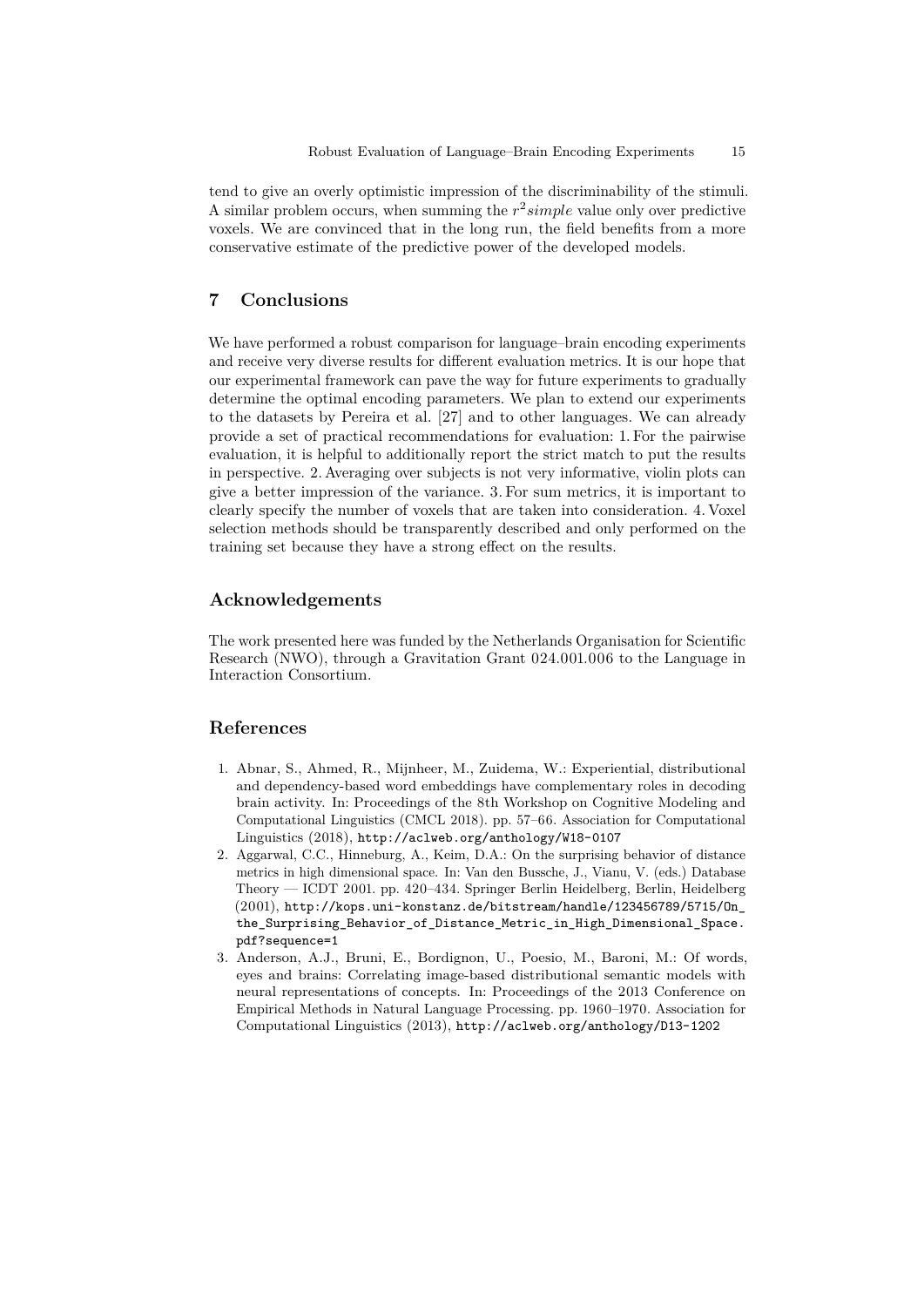- 16 L. Beinborn et al.
- <span id="page-15-7"></span>4. Anderson, A.J., Kiela, D., Clark, S., Poesio, M.: Visually grounded and textual semantic models differentially decode brain activity associated with concrete and abstract nouns. Transactions of the Association for Computational Linguistics 5, 17–30 (2017), <http://aclweb.org/anthology/Q17-1002>
- <span id="page-15-2"></span>5. Artstein, R., Poesio, M.: Inter-coder agreement for computational linguistics. Computational Linguistics 34(4), 555–596 (2008), [https://www.mitpressjournals.](https://www.mitpressjournals.org/doi/pdfplus/10.1162/coli.07-034-R2) [org/doi/pdfplus/10.1162/coli.07-034-R2](https://www.mitpressjournals.org/doi/pdfplus/10.1162/coli.07-034-R2)
- <span id="page-15-10"></span>6. Athanasiou, N., Iosif, E., Potamianos, A.: Neural activation semantic models: Computational lexical semantic models of localized neural activations. In: Proceedings of the 27th International Conference on Computational Linguistics. pp. 2867–2878 (2018), <http://www.aclweb.org/anthology/C18-1243>
- <span id="page-15-4"></span>7. Barrett, M., Bingel, J., Hollenstein, N., Rei, M., Søgaard, A.: Sequence classification with human attention. In: Proceedings of the 22nd Conference on Computational Natural Language Learning. pp. 302–312 (2018), [http://www.aclweb.org/anthology/](http://www.aclweb.org/anthology/K18-1030) [K18-1030](http://www.aclweb.org/anthology/K18-1030)
- <span id="page-15-3"></span>8. Beinborn, L., Zesch, T., Gurevych, I.: Predicting the difficulty of language proficiency tests. Transactions of the Association of Computational Linguistics 2(1), 517–529 (2014), <http://www.aclweb.org/anthology/Q14-1040>
- <span id="page-15-8"></span>9. Bingel, J., Barrett, M., Søgaard, A.: Extracting token-level signals of syntactic processing from fMRI – with an application to pos induction. In: Proceedings of the 54th Annual Meeting of the Association for Computational Linguistics (Volume 1: Long Papers). vol. 1, pp. 747–755 (2016), <http://www.aclweb.org/anthology/P16-1071>
- <span id="page-15-1"></span>10. Brennan, J.R., Stabler, E.P., Van Wagenen, S.E., Luh, W.M., Hale, J.T.: Abstract linguistic structure correlates with temporal activity during naturalistic comprehension. Brain and language 157, 81–94 (2016), [https://www.sciencedirect.com/science/](https://www.sciencedirect.com/science/article/pii/S0093934X1530068) [article/pii/S0093934X1530068](https://www.sciencedirect.com/science/article/pii/S0093934X1530068)
- <span id="page-15-9"></span>11. Bulat, L., Clark, S., Shutova, E.: Speaking, seeing, understanding: Correlating semantic models with conceptual representation in the brain. In: Proceedings of the 2017 Conference on Empirical Methods in Natural Language Processing. pp. 1081–1091. Association for Computational Linguistics (2017), ["http://aclweb.org/]("http://aclweb.org/anthology/D17-1113") [anthology/D17-1113"]("http://aclweb.org/anthology/D17-1113")
- <span id="page-15-13"></span>12. Carroll, L.: Alice's adventures in Wonderland. Macmillan (1865)
- <span id="page-15-0"></span>13. Dehghani, M., Boghrati, R., Man, K., Hoover, J., Gimbel, S.I., Vaswani, A., Zevin, J.D., Immordino-Yang, M.H., Gordon, A.S., Damasio, A., et al.: Decoding the neural representation of story meanings across languages. Human brain mapping 38(12), 6096–6106 (2017), <https://www.ncbi.nlm.nih.gov/pubmed/28940969>
- <span id="page-15-6"></span>14. Frank, S.L., Otten, L.J., Galli, G., Vigliocco, G.: Word surprisal predicts n400 amplitude during reading. In: Proceedings of the 51st Annual Meeting of the Association for Computational Linguistics (Volume 2: Short Papers). vol. 2, pp. 878–883 (2013), [https://www.semanticscholar.org/paper/Word-surprisal-predicts-N400](https://www.semanticscholar.org/paper/Word-surprisal-predicts-N400-amplitude-during-Frank-Otten/0998e0763328764935e74db7c124ee4ee277c360) [amplitude-during-Frank-Otten/0998e0763328764935e74db7c124ee4ee277c360](https://www.semanticscholar.org/paper/Word-surprisal-predicts-N400-amplitude-during-Frank-Otten/0998e0763328764935e74db7c124ee4ee277c360)
- <span id="page-15-5"></span>15. Fyshe, A., Sudre, G., Wehbe, L., Rafidi, N., Mitchell, T.M.: The semantics of adjective noun phrases in the human brain. bioRxiv (2016), [https://www.biorxiv.org/](https://www.biorxiv.org/content/biorxiv/early/2016/11/25/089615.full.pdf) [content/biorxiv/early/2016/11/25/089615.full.pdf](https://www.biorxiv.org/content/biorxiv/early/2016/11/25/089615.full.pdf)
- <span id="page-15-11"></span>16. Fyshe, A., Talukdar, P.P., Murphy, B., Mitchell, T.M.: Interpretable semantic vectors from a joint model of brain-and text-based meaning. In: Proceedings of the conference. Association for Computational Linguistics. Meeting. vol. 2014, p. 489. NIH Public Access (2014), <http://aclweb.org/anthology/P14-1046>
- <span id="page-15-12"></span>17. Gauthier, J., Ivanova, A.: Does the brain represent words? An evaluation of brain decoding studies of language understanding. arXiv:1806.00591 (2018), <https://arxiv.org/pdf/1806.00591.pdf>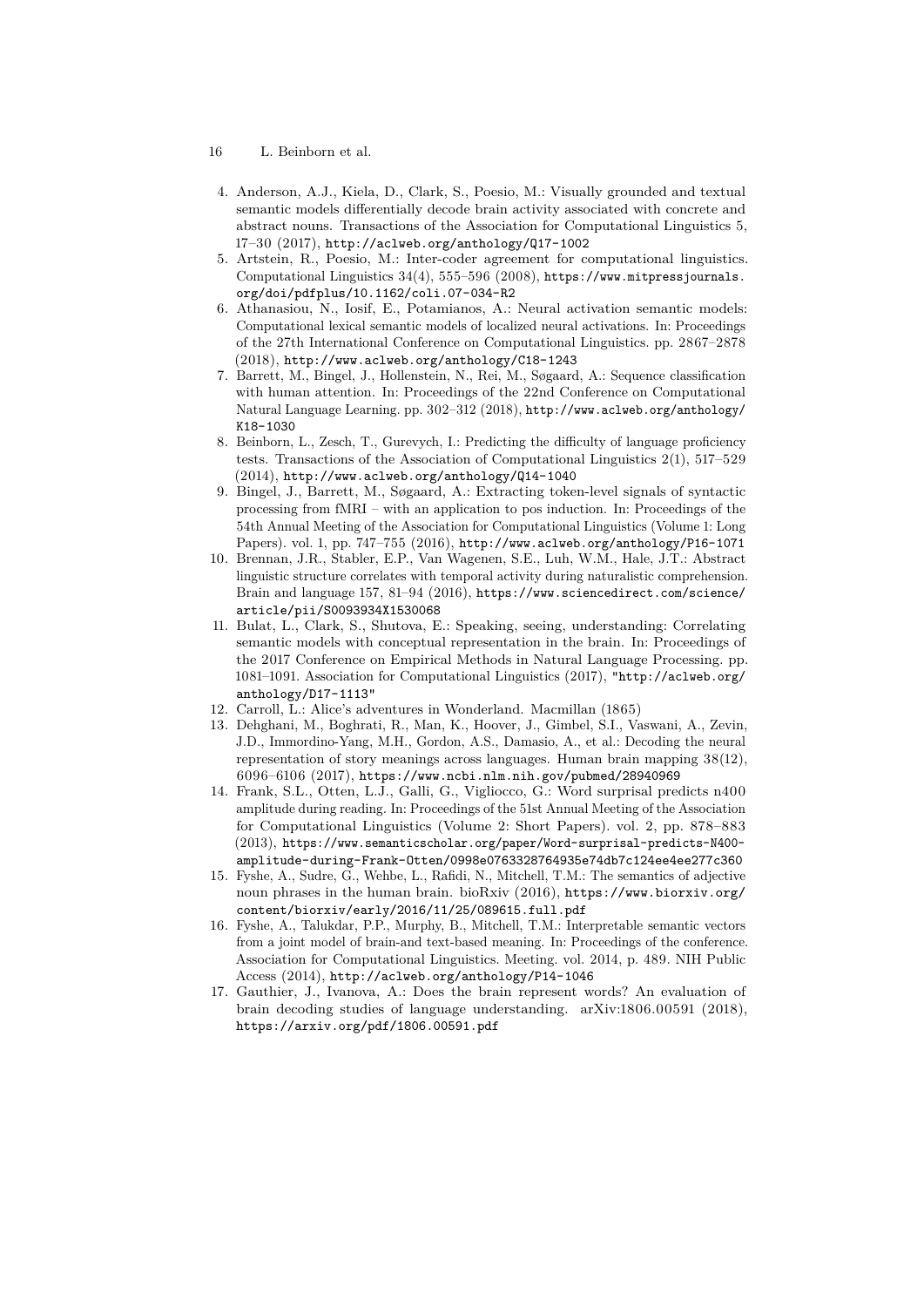- <span id="page-16-0"></span>18. Hale, J., Dyer, C., Kuncoro, A., Brennan, J.R.: Finding syntax in human encephalography with beam search. In: Proceedings of the 56th Annual Meeting of the Association for Computational Linguistics, Volume 1 (Long Papers). pp. 2727–2736. Association for Computational Linguistics (2018), <http://aclweb.org/anthology/P18-1254>
- <span id="page-16-1"></span>19. Jain, S., Huth, A.: Incorporating context into language encoding models for fMRI. bioRxiv (may 2018), <https://www.biorxiv.org/content/early/2018/05/21/327601>
- <span id="page-16-11"></span>20. Kriegeskorte, N., Goebel, R., Bandettini, P.: Information-based functional brain mapping. Proceedings of the National Academy of Sciences 103(10), 3863–3868  $(2006)$ , <http://www.pnas.org/content/103/10/3863.full>
- <span id="page-16-13"></span>21. Kriegeskorte, N., Mur, M., Bandettini, P.A.: Representational similarity analysisconnecting the branches of systems neuroscience. Frontiers in systems neuroscience 2, 4 (2008), <https://www.ncbi.nlm.nih.gov/pmc/articles/PMC2605405/>
- <span id="page-16-7"></span>22. Li, J., Fabre, M., Luh, W.M., Hale, J.: The role of syntax during pronoun resolution: Evidence from fMRI. In: Proceedings of the Eight Workshop on Cognitive Aspects of Computational Language Learning and Processing. pp. 56–64. Association for Computational Linguistics (2018), <http://aclweb.org/anthology/W18-2808>
- <span id="page-16-10"></span>23. Miezin, F.M., Maccotta, L., Ollinger, J., Petersen, S., Buckner, R.: Characterizing the hemodynamic response: effects of presentation rate, sampling procedure, and the possibility of ordering brain activity based on relative timing. Neuroimage 11(6), 735–759 (2000), <https://doi.org/10.1006/nimg.2000.0568>
- <span id="page-16-3"></span>24. Mitchell, T.M., Shinkareva, S.V., Carlson, A., Chang, K.M., Malave, V.L., Mason, R.A., Just, M.A.: Predicting human brain activity associated with the meanings of nouns. science 320(5880), 1191–1195 (2008), [https://www.cs.cmu.edu/~tom/pubs/](https://www.cs.cmu.edu/~tom/pubs/science2008.pdf) [science2008.pdf](https://www.cs.cmu.edu/~tom/pubs/science2008.pdf)
- <span id="page-16-5"></span>25. Monsalve, I.F., Frank, S.L., Vigliocco, G.: Lexical surprisal as a general predictor of reading time. In: Proceedings of the 13th Conference of the European Chapter of the Association for Computational Linguistics. pp. 398–408. Association for Computational Linguistics (2012), <https://aclanthology.info/pdf/E/E12/E12-1041.pdf>
- <span id="page-16-12"></span>26. Pedregosa, F., Varoquaux, G., Gramfort, A., Michel, V., Thirion, B., Grisel, O., Blondel, M., Prettenhofer, P., Weiss, R., Dubourg, V., Vanderplas, J., Passos, A., Cournapeau, D., Brucher, M., Perrot, M., Duchesnay, E.: Scikit-learn: Machine learning in Python. Journal of Machine Learning Research 12, 2825–2830 (2011), <http://www.jmlr.org/papers/volume12/pedregosa11a/pedregosa11a.pdf>
- <span id="page-16-2"></span>27. Pereira, F., Lou, B., Pritchett, B., Ritter, S., Gershman, S.J., Kanwisher, N., Botvinick, M., Fedorenko, E.: Toward a universal decoder of linguistic meaning from brain activation. Nature Communications 9(1) (mar 2018), [https://doi.org/10.1038/](https://doi.org/10.1038/s41467-018-03068-4) [s41467-018-03068-4](https://doi.org/10.1038/s41467-018-03068-4)
- <span id="page-16-9"></span>28. Peters, M., Neumann, M., Iyyer, M., Gardner, M., Clark, C., Lee, K., Zettlemoyer, L.: Deep contextualized word representations. In: Proceedings of the 2018 Conference of the North American Chapter of the Association for Computational Linguistics: Human Language Technologies, Volume 1 (Long Papers). vol. 1, pp. 2227–2237 (2018), <http://www.aclweb.org/anthology/N18-1202>
- <span id="page-16-4"></span>29. Resnik, P., Lin, J.: Evaluation of NLP systems. The handbook of computational linguistics and natural language processing  $57$ ,  $271-295$  (2010), [https://pdfs.](https://pdfs.semanticscholar.org/41ef/e3fb47032d609bbb13b7c850bb8b1dbd544d.pdf) [semanticscholar.org/41ef/e3fb47032d609bbb13b7c850bb8b1dbd544d.pdf](https://pdfs.semanticscholar.org/41ef/e3fb47032d609bbb13b7c850bb8b1dbd544d.pdf)
- <span id="page-16-8"></span>30. Rowling, J.K.: Harry Potter And the Sorcerer's Stone. Arthur A. Levine Books (1998)
- <span id="page-16-6"></span>31. Sudre, G., Pomerleau, D., Palatucci, M., Wehbe, L., Fyshe, A., Salmelin, R., Mitchell, T.: Tracking neural coding of perceptual and semantic features of concrete nouns. NeuroImage 62(1), 451–463 (2012), [https://www.ncbi.nlm.nih.gov/pmc/articles/](https://www.ncbi.nlm.nih.gov/pmc/articles/PMC4465409/) [PMC4465409/](https://www.ncbi.nlm.nih.gov/pmc/articles/PMC4465409/)